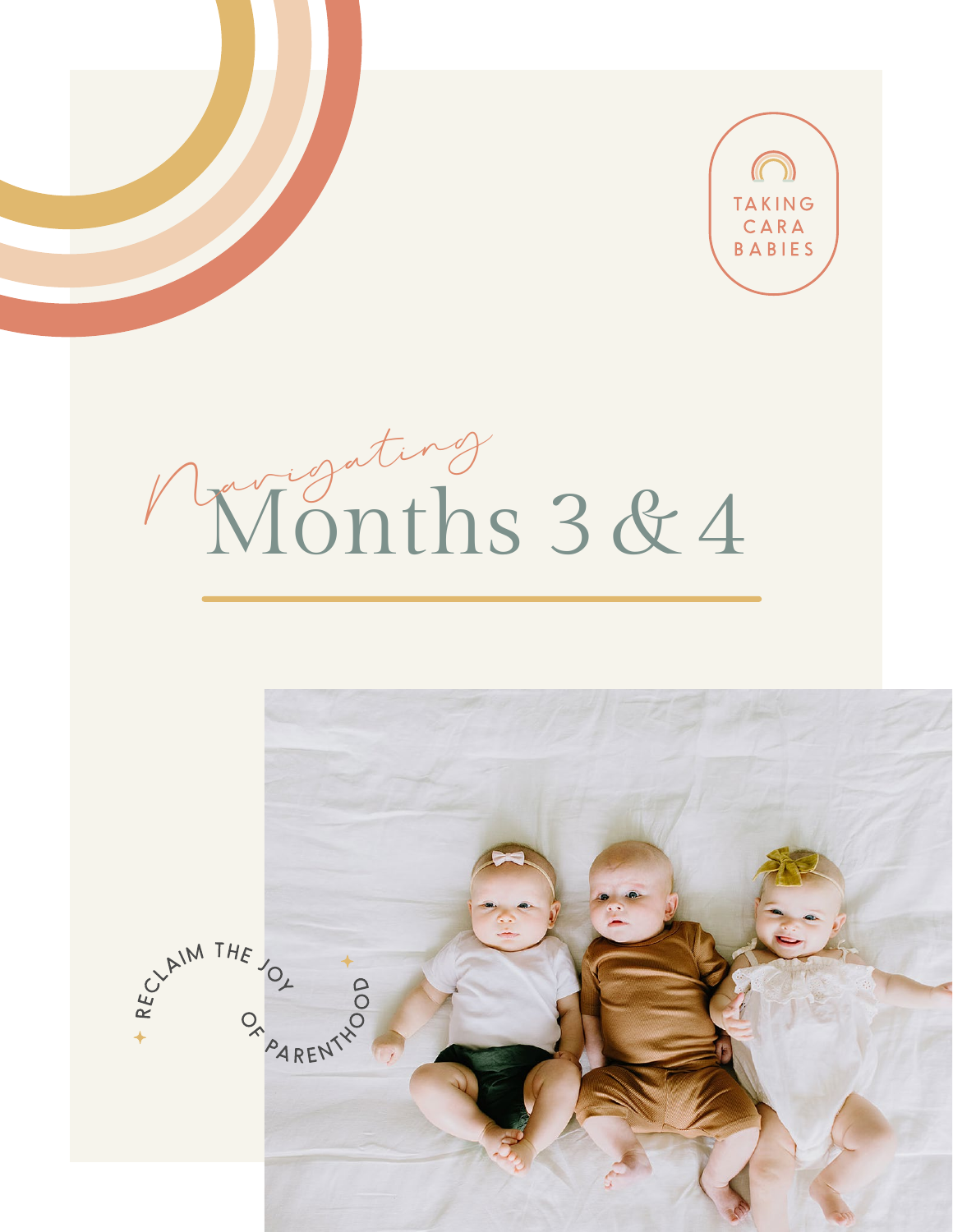

#### Dear Parents,

I have read the books and scoured the internet for the best guidance about the tricky stage from 13-21 weeks. All resources seem only to empathize with the struggle and tell parents to just survive this time or give vague suggestions with no practical ways to implement them. But over the last several years of my work as a sleep consultant, I have met mom after mom searching for a way to do more than simply survive these months with baby. I heard that need and developed this guide to help you navigate this tricky age. It is truly a culmination of years of experience and research.

- If you took my newborn class and have a great sleeper but aren't sure what comes next for your baby, this guide is for you!
- If you had a great sleeper during the newborn phase but all of a sudden sleep is falling apart, this guide is for you too!
- And if you have had months of struggle with a baby who just won't sleep, this guide is also for you!

This guide is not meant to be "active sleep training" as your little one is simply not developmentally ready for that yet. Rather, this is a road map to help prepare you for the weeks and months ahead. Your little one is facing some of the biggest changes in brain development that will occur in the first 2 years of life. My goals are to:

- Help you support your baby through this amazing (and sometimes frustrating) stage of development.
- Improve night sleep.
- Set you up for success in the months ahead.

Please know that if your baby does reach 5 months of age and still struggles to sleep through the night, the online class "The ABC's of Sleep" will be available for you. It is a step-by-step, hands-on approach to sleep training your baby. This 14 night plan has a 98% success rate in achieving 10-12 hour restful nights. Should you need "The ABC's of Sleep" class in the future, it will not count as a failure in any way. In fact, any progress in navigating through this 3-4 month phase will only make sleep training that much easier. On the other hand, some of you will likely see that this guide helps your nights to become exactly what you need them to be.

Wherever your journey may take you, thank you for trusting me to help you "Navigate Months Three and Four."

Wishing you all the best,

Cara

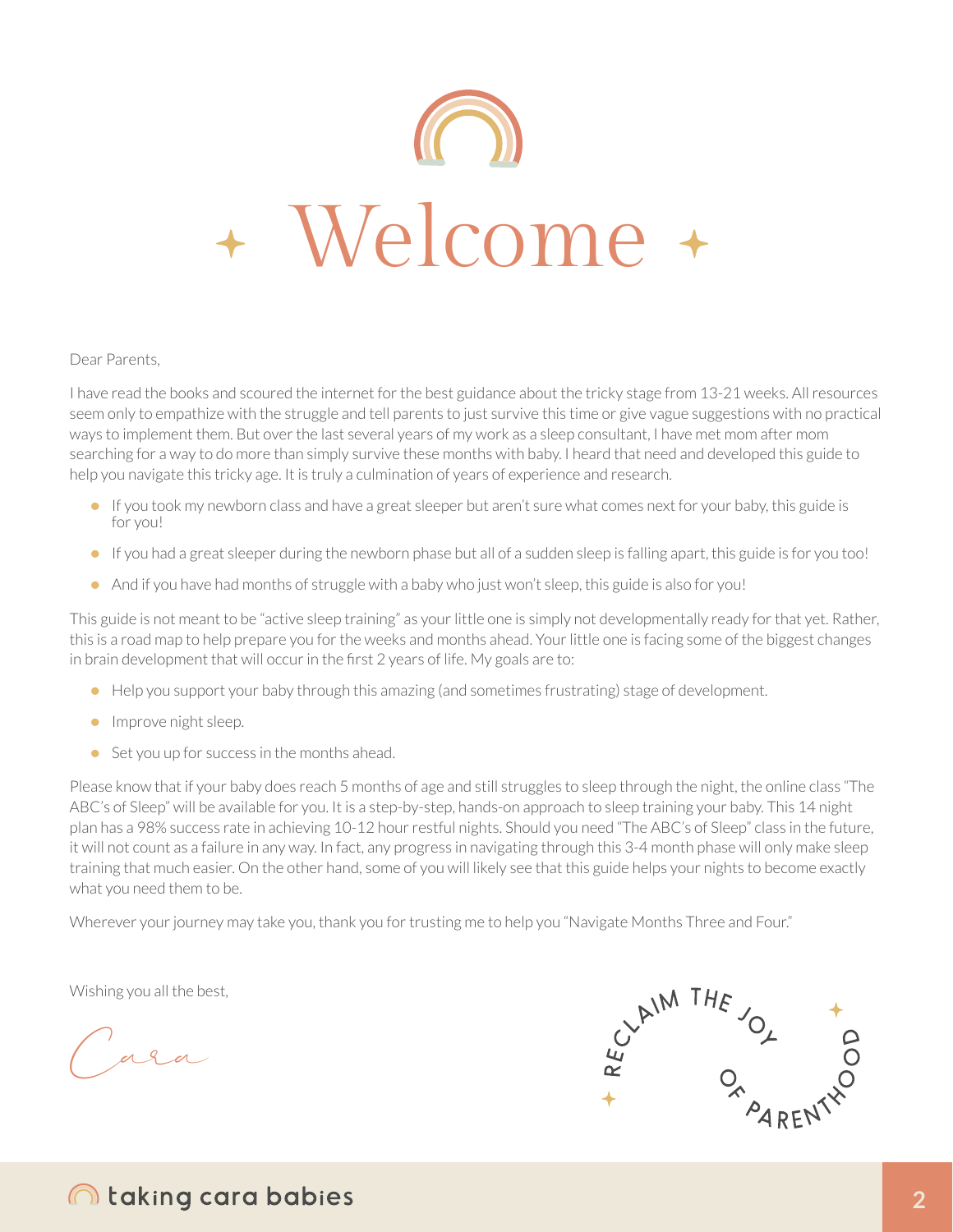# <span id="page-2-0"></span>Table of tents

- 4 **Developmental Changes**
- 8 How to Drive the Road Ahead
- 9 Step #1: Fill the Tank - Maintaining adequate feedings during the day
- $12$ Step #2: Check the Engine - Examining Your Nightly Routine
- 17 Step #3: Set the Cruise Control - Allowing Your Baby to Put Himself to Sleep
- 20 Step #4: Top off the Tank - Considering a Dream Feed
- $22<sub>2</sub>$ Step #5: Hit the Brakes - Planning to stop (or at least reduce) night wakings
- 28 Step #6: Plan Your Rest Stops - Handling Naps
- 36 Step #7: Unload the Baggage - Releasing the Sleep Props
- 41 5 Months and Beyond
- 42 Checklists
	- 43 Troubleshooting Checklist
	- 44 Success Checklist
- 45 Frequently Asked Questions
	- 46 Feeding/Daytime Routine Questions
	- 46 Bedtime/Environment Questions
	- 47 Dream Feed/Night Feeding Questions
	- 47 Night Wakings Questions
	- **48 Nap Questions**
	- **49 Sleep Prop Questions**
	- 49 Miscellaneous Questions





Click on the section you would like to jump to or click on the page number on any page to return to this menu.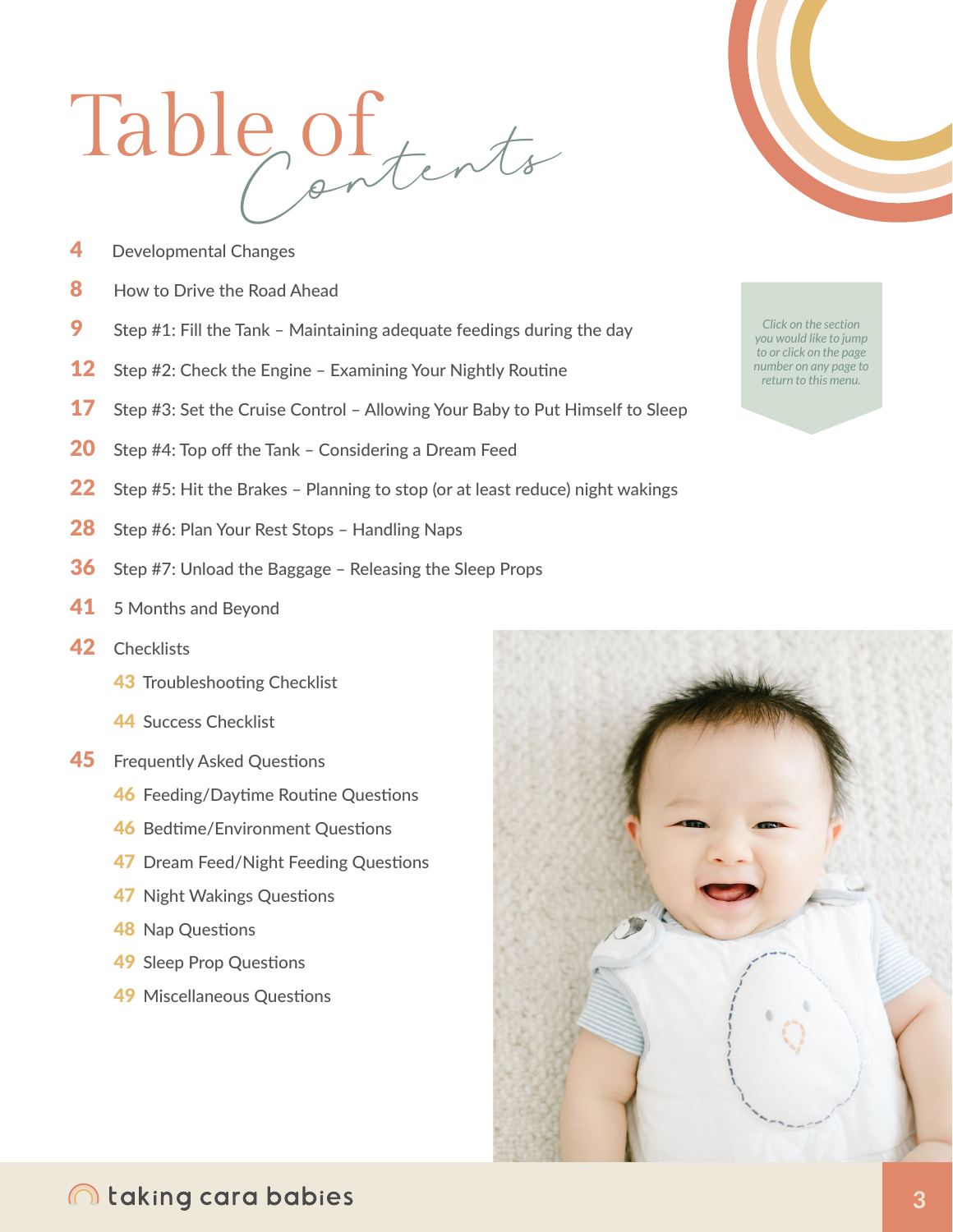

# <span id="page-3-0"></span>Changes DEVELOPMENTAL



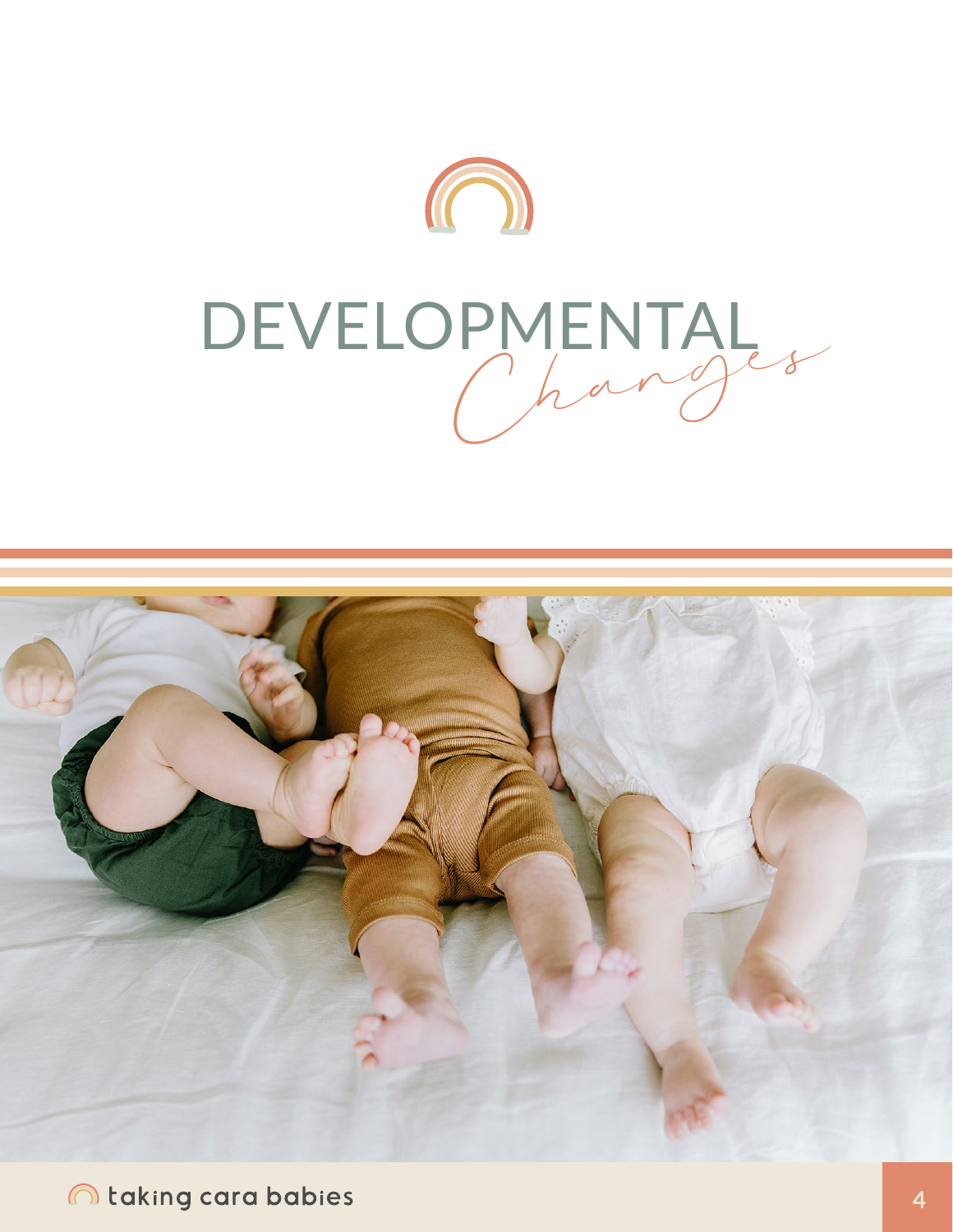# Developmental Changes

## Your baby has graduated from newborn status!! Congratulations!

Your baby has left the newborn stage and has entered infancy. However, the journey of growth doesn't even begin to slow down from here. In fact, between the end of the newborn stage and the sixth month, your baby will experience major changes. These changes will affect how she relates to the people around her, how she thinks about the way the world works, how she looks, how her body moves, and even in the way her sleep cycles function.

Let's explore some of those changes you are seeing or are about to see in your little one:

# Baby is getting so big!!

In the 3-4 month phase, babies typically go through one or two major growth spurts. All of a sudden, those sweet onesies will become a bit too snug, and your baby will seem to feel heavier overnight. With these extra pounds, the "old man look" of the newborn phase ends, and your baby will start to fill out. You may even start to get those yummy thigh rolls!!

Expert Sleep Tip:

Growth spurts are often blamed for a baby's lack of sleep for months. This is simply not necessary. Growth spurts are characterized by an increase in sleep and feeding for about 3-7 days. Your baby definitely needs extra calories from more frequent nursing sessions or extra ounces in the bottle, but this doesn't mean that your baby needs to be eating every hour or two all night long. And remember: growth spurts last up to a week, not months!

# Wow, that baby can move!

Physical development is advancing at an astonishing rate during this 3-4 month period. Some babies roll over for the first time during this period, and those who aren't quite there yet are developing the skills to roll soon.

# Expert Sleep Tip:

This is the perfect age to ramp up tummy time! Tummy time works to develop your baby's back, arm, and shoulder muscles. These are the muscles needed to help your little one find a comfortable sleeping position as he begins to roll over in the crib. If your baby hates tummy time, try getting onto his level to engage his interest. Even an extra minute or two each day is helpful!

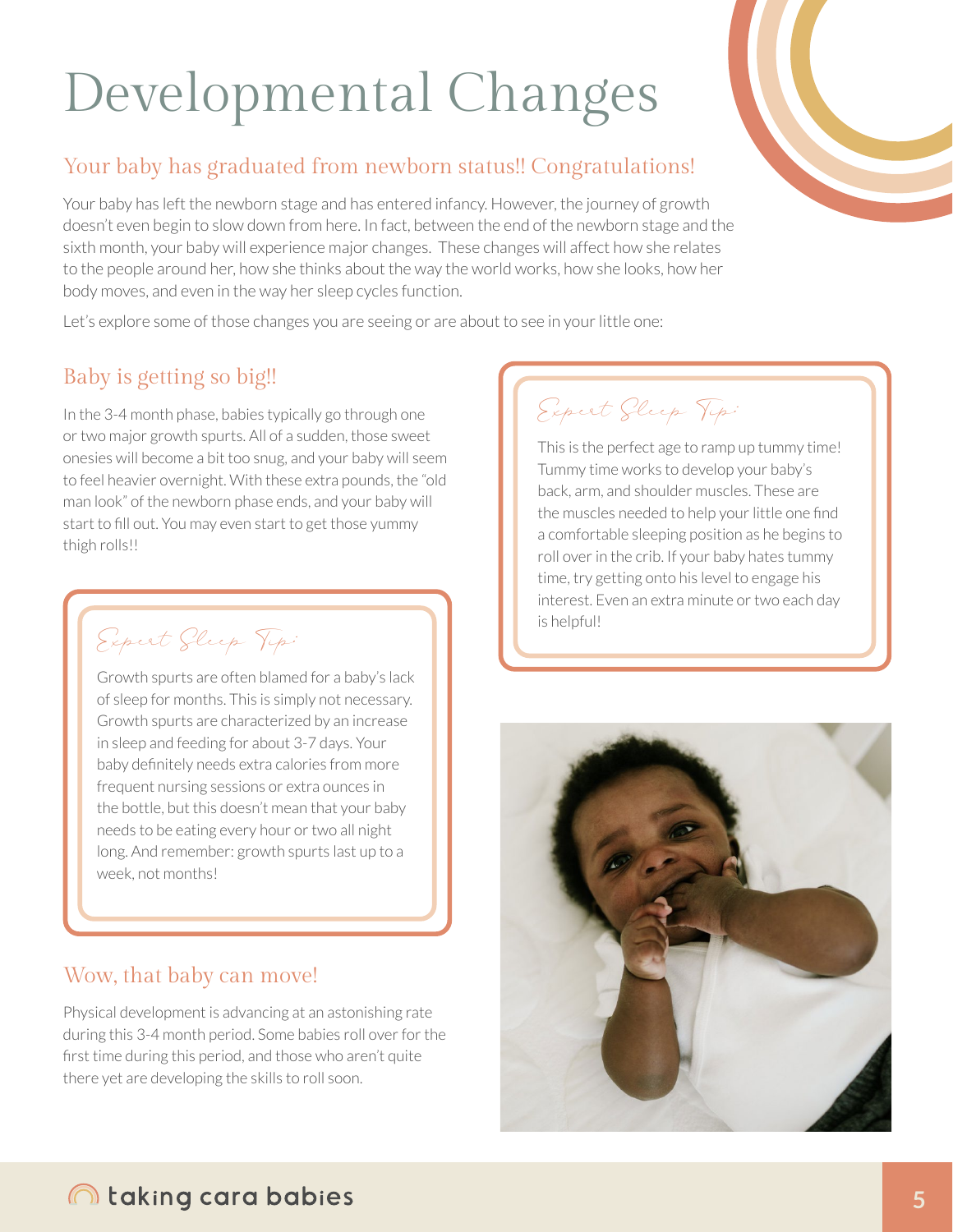## The world is so big and exciting!

In addition to all of these physical changes, your baby's brain is making new connections at an incredibly rapid pace. As his eyes are able to focus on things farther away, the world seems to open up to him. There are now things to learn, explore, and discover everywhere. Engaging in this world is so stimulating: every new sound, sight, and sensation adds new excitement to his world.

Expert Sleep Tip:

Everything new in this exciting world makes eating seem boring. Consider going to an unstimulating environment for all of your daytime feedings.

### I am actually a part of the world!

Not only has your baby discovered this interesting, huge world, she is also learning that she's a part of it. Your baby is starting to recognize that for every action, there's a reaction. Yes! She is already learning cause and effect. For example, she has learned that if she giggles, mama giggles. If she throws a toy, mom will pick it up! (Again, again! It works! Yay!) If she whimpers, mommy will pick her up. You may notice that she repeats the same noises to elicit that response again. This new way of understanding the world is amazing. Your baby has become a little scientist: constantly observing, taking in data, and practicing hypotheses.

Expert Sleep Tip:

Now that your baby is able to predict certain outcomes, setting up repetition and routine has become so important. Babies thrive in predictable environments. Your baby will now recognize that a bath is a precursor to bed, and singing "Rock-a-bye Baby" means it's time for a nap.

### Sleep like a baby???

When your baby was first born, his sleep worked differently than it will at any other point in his life. Instead of several stages of sleep, newborn sleep is divided into two types: quiet and active. These are most equivalent to the deep sleep stage and REM (dreaming) sleep stage of adults.

During 'Quiet' sleep, babies are difficult to wake. Remember stripping your newborn down to a diaper and wiping a wet cloth over his body only to have him sleep through a feeding? Yep, that's Quiet sleep.

Remember the grunting, moving, "fighting the swaddle," crying out… only to realize he was still sleeping? You guessed it, that's Active Sleep.

However, right when many mamas and babies seem to have settled into a comfortable lifestyle with this 2-stage sleep pattern, everything changes! Sometime between 3 ½ and 5 months, babies experience a sleep cycle shift. You may have heard of this ominous "Four Month Sleep Regression," but allow me to demystify it for you.

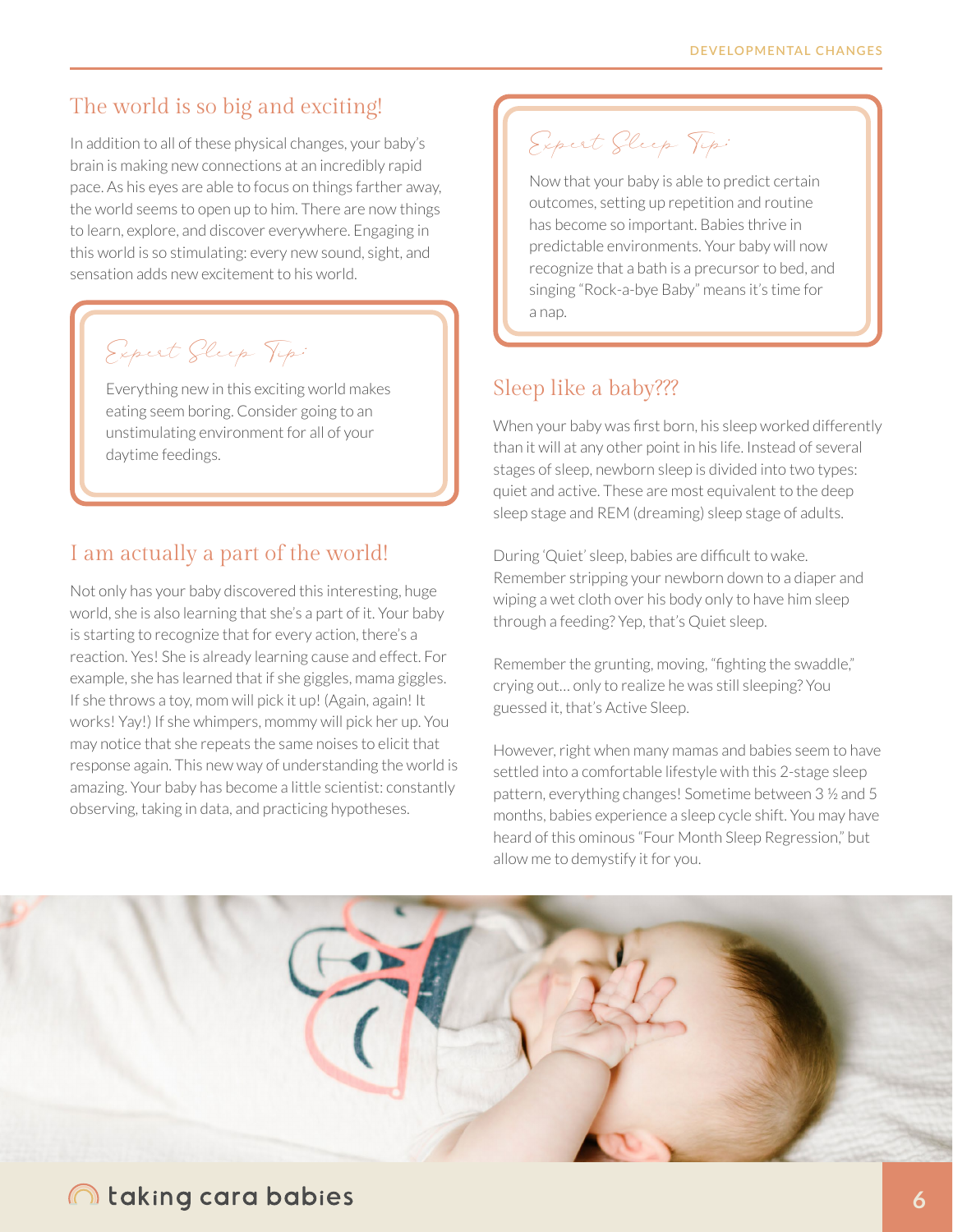## Sleep Cycle Stages

Your baby's **NEW** sleep cycles look much more like yours as an adult: with 5 different stages.

- **REM:** Dreaming Sleep
- **Stage 1:** Very light/drowsy sleep
- **Stage 2: Light Sleep**
- **Stages 3/4:** Deep Restorative Sleep

These new light stages of sleep mean that your baby now comes to a natural wake-up or near wake-up every hour or two throughout the night. Every time a baby gets back to those light stages, he has an opportunity for a complete wakeup. (See the chart below.) This is the same thing that happens with you as an adult: you wake up briefly, check in with your surroundings, and if all is well, fall right back to sleep. But that's the problem: you, as an adult, know how to "fall right back to sleep." There's a good chance that your baby doesn't have this "falling back to sleep" skill yet OR he doesn't yet know how to apply it to these more frequent and complete wakeups. Cue the crying!

Because this sleep cycle change is the permanent shift to more adult sleep patterns, the "just survive this stage" mantra doesn't seem quite right. It only delays dealing with this new phase of sleep and, depending on what you do to "survive the phase," it can often add other sleep obstacles to overcome.

Thankfully, there is an alternative to surviving this stage. That's what I've put together in this guide! So even though this sleep cycle change is permanent, your lack of sleep doesn't have to be.



# taking cara babies